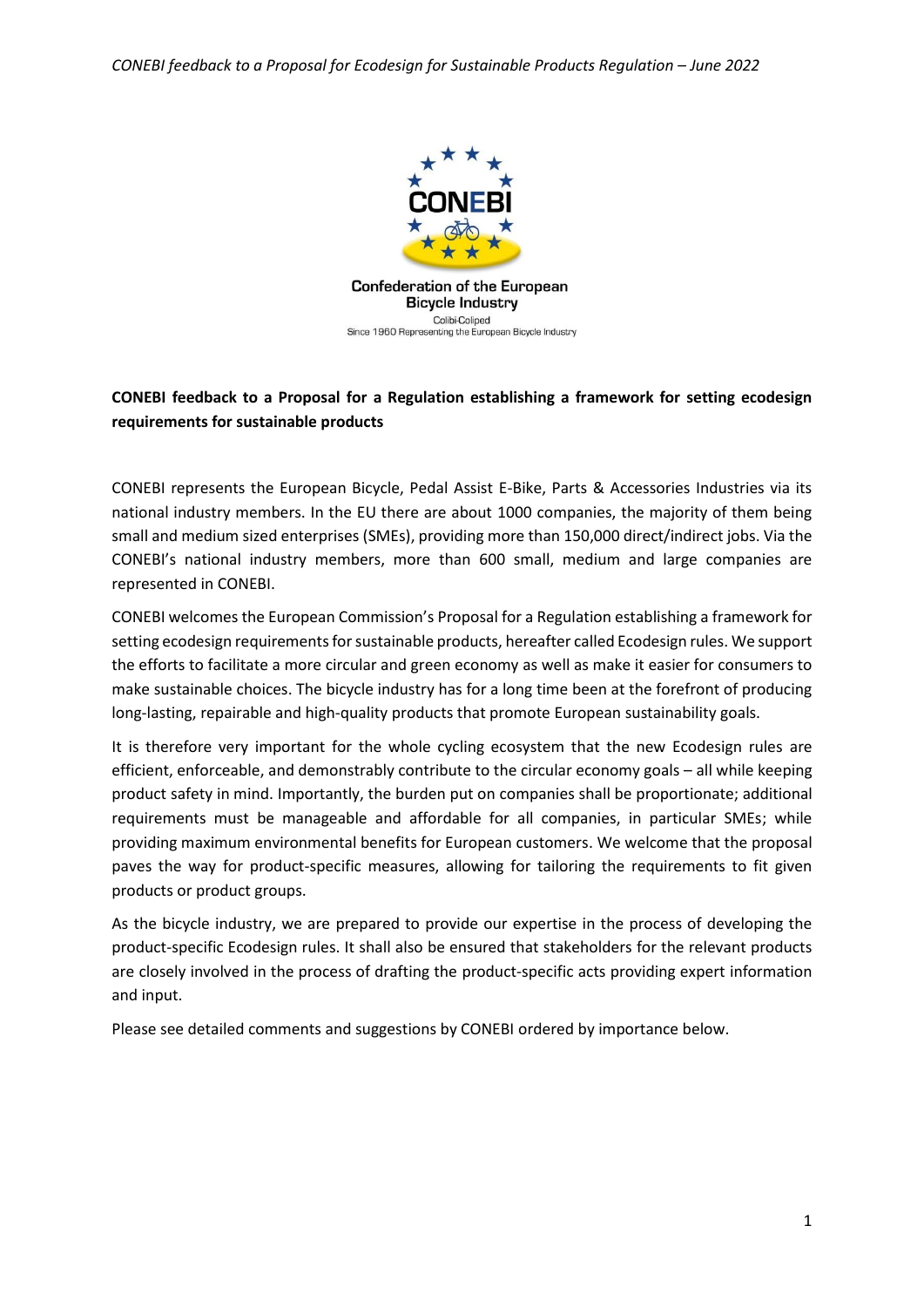# **Definitions (Article 2)**

Regarding the definitions laid out in Article 2, streamlining, and cross-referencing with other legislations (such as the EU Machinery Directive<sup>1</sup>) shall be ensured. This is necessary to avoid multiple and/or contradicting definitions. In particular:

- In Article 2 para 2 and 3, it shall be further clarified what is the difference between an 'intermediate product' and a 'component' and how the associated requirements change with the changed status of a product.
- The definition for environmental footprint in Article 2 para 23 makes a direct link to the Product Environmental Footprint method. This method is however rather complex and might not be the most suitable one for all products. Therefore, the definition should only suggest a method and not prescribe it to allow for other methods within the product-specific acts.
- The definitions of remanufacturing, refurbishment and repair (Article 2 para 16, 18, 20) all refer to modifications of both a product and waste. Such definitions blur the boundaries of the waste status of a product. For example, when repairing a product that is already considered waste, issues linked to liability as well as to potential collection targets arise. The difference between products with defects and waste shall be clearly defined.
- Finally, the definition of substances of concern (Article 2, para 28) severely diverges from the established European chemicals management legislation by including substances that "negatively affect the re-use and recycling of materials in the product in which it is present." While the EU Commission already indicated its intention to introduce a new category of "substances of concern" alongside the well-established "substances of very high concern (SVHC)" in its "Chemicals Strategy for Sustainability" in 2020, the EU Commission has still to propose a proper definition and procedure for those substances within the main legislative framework for chemicals. It is very important that the definition of substances of concern within the Ecodesign proposal does not lead to double requirements. It therefore needs to be in line with the existing Union legislation. The last sub paragraph of the proposed definition is too open for interpretation could cover a very large number of materials and substances and should therefore be removed.

# **Ecodesign Requirements (Article 5)**

According to Article 5 para 1, the new product requirements shall be defined by the delegated acts. We agree that specific requirements should be set on a product-to-product basis in collaboration with industry stakeholders and sectoral experts. At the same time, we believe that a strong and clear framework should be set in the overarching legislation, outlining the basis for the secondary legislations. Where overarching definitions and European standards are necessary, this should be stipulated horizontally.

The first two requirements listed under Article 5 para 1 (a) and (b) durability and reliability are very important and as an industry we are working on enhancing these aspects. However, it is rather difficult to introduce a metric to assess durability of a product. Even though it is possible to do the measurements for simple mechanical products such as bicycle frames, determining the durability

<sup>1</sup> Directive 2006/42/EC of the European Parliament and of the Council of 17 May 2006 on machinery, and amending Directive 95/16/EC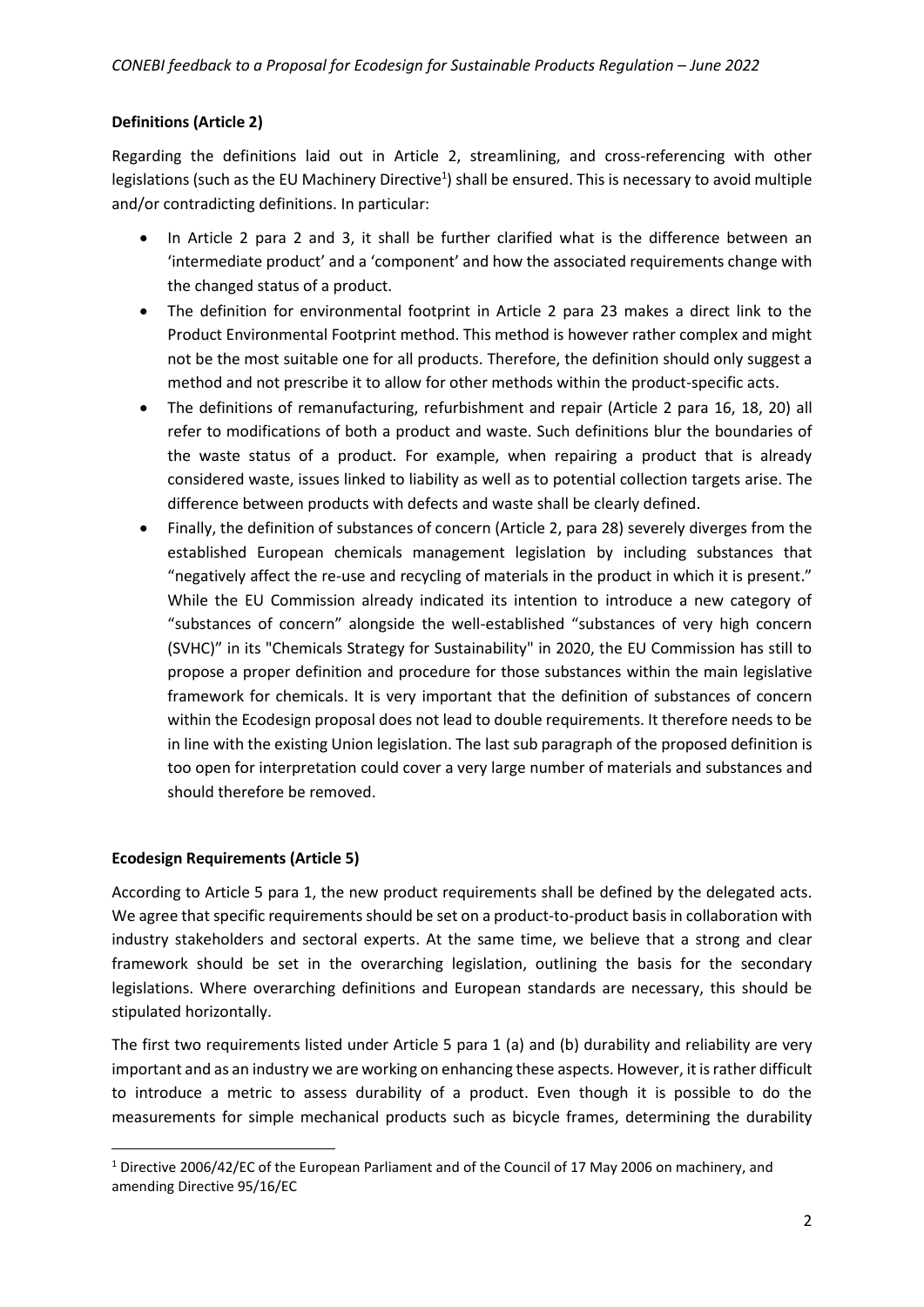and/or reliability would be much more complicated for complex electro-chemical or electromechanical systems such as batteries and motors within e-bikes.

Upgradability is also an important requirement; we are looking forward to discussing how to best approach it in a way that takes into account product safety and possible tampering issues. Similarly, a concept of substantial modification shall be considered here (in line with other legislation, such as the EU Machinery Directive).

The newly introduced concept of substances of concern, as stated previously, especially the criterion "negatively affect[s] the re-use and recycling of materials in the product in which it is present" is very vague to take into consideration for Ecodesign requirements and double regulates with risk of great legal uncertainty. Without thorough assessment and in view of not favouring existing and or hampering future developments in the recycling processes, the definition of "substances of concern" should only refer to already established categories within the Chemical frameworks such as REACH Regulation (EC) No 1907/2006, RoHS Directive 2011/65/EU.

Article 5 para 5(c) states that there shall be no significant negative impact on consumers in terms of the affordability of relevant products, also taking into account access to second-hand products, durability and the life cycle cost of products. We recognize the added value of the products that are designed sustainably, keeping in mind the goals of the Ecodesign rules. However, it shall be noted that affordability of products might be affected; this will probably be the case at least in the short term, as companies will need to transform the production processes and develop/implement new solutions and technologies. For example, a component made of recycled materials is currently at least 5-10 % more expensive than a part made of raw materials.

# **Product parametres** (**Annex I**) **and procedure for defining performance requirements (Annex II)**

We welcome that in Annex II para 1, it is stated that "*where relevant, the analysis referred to in the first subparagraph shall take into account the likely impacts of climate change on the product during its prospective lifetime, and the product's potential to improve climate resilience throughout its life cycle*". This is especially important for products like bicycles, as it would be useful to establish a parameter that would allow taking into account environmental benefits linked to the use of the product – for example, cycling brings significant health benefits, carbon footprint reductions through replacement of car journeys, use phase of bicycles and e-bikes etc. This could possibly be included under Annex I (q) conditions of use.

However, several clarifications of the new product parametres outlined in Annex I are necessary. For example, what is meant by standard components in Annex I (b) – does it refer to components with standardized size/form or to components that fulfil relevant product safety standards?

In Annex I (b) and (c) conditions for access to product data and to test protocols are mentioned. Here, intellectual property rights and trade secrets need to be considered; if such level of detail is shared, it has to be clearly established who might have access and measures against misuse shall be put in place. This is also important in relation to anti-tampering measures, as disclosing certain details about the products could enable their subsequent modification in a manner that could endanger product safety.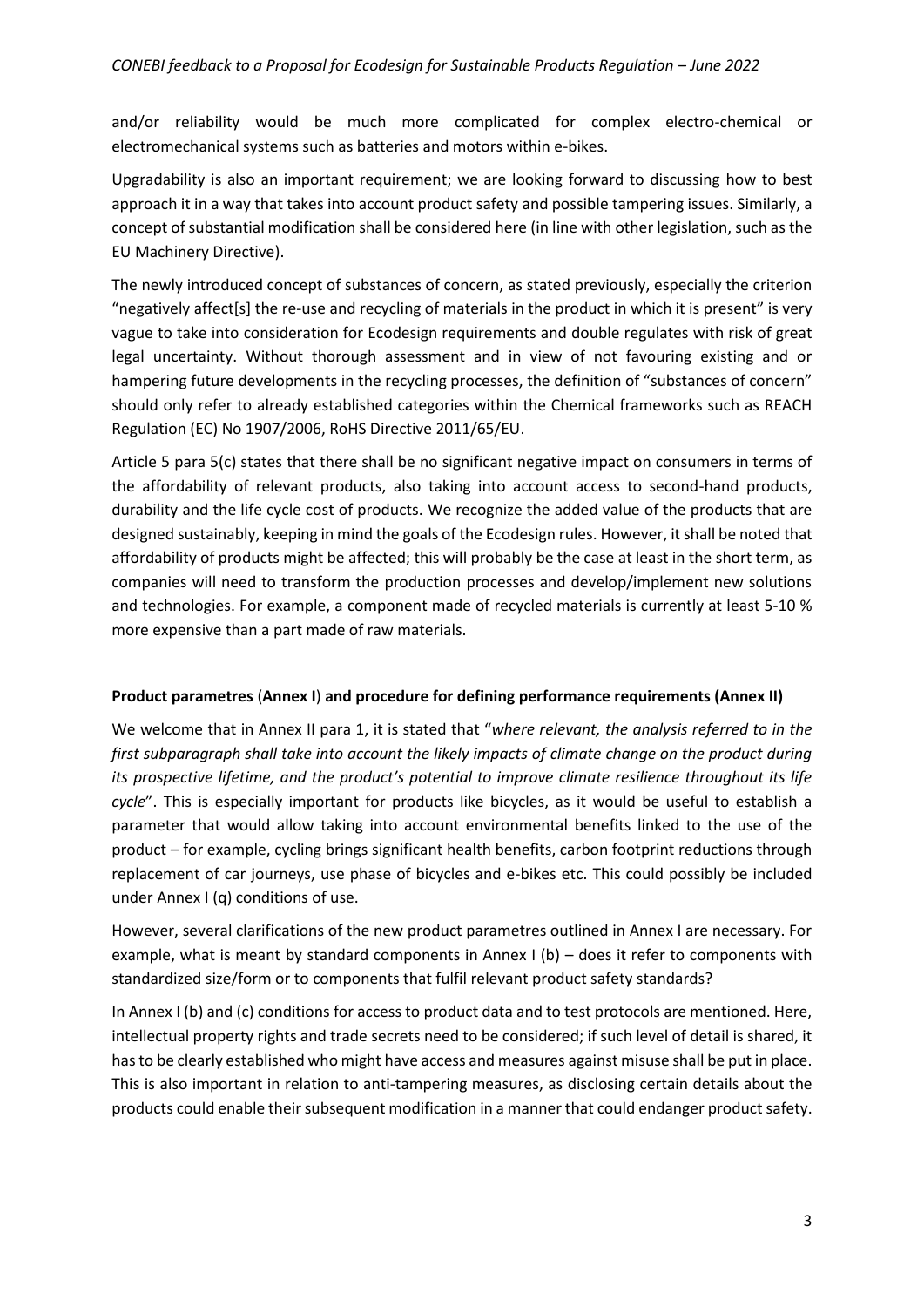# **Product Safety**

We welcome that the proposal clearly states that the new eco-design requirements should be in place while ensuring product safety. However, this should be re-emphasised throughout the proposal and taken into account when performing a technical, environmental and economic analysis of the criteria for any product group. For example, in Annex I (e), we support avoidance of technical solutions detrimental to re-use, upgrading, repair, maintenance, refurbishment, remanufacturing and recycling of products and components; however, such approach shall never come at the expense of user safety.

# **Information collection (Article 7)**

Recital 63 in the introductory section of the proposal states that the regulation should allow for the collection of sales data directly from manufacturers or retailers. It is important that it is clear how the data would be collected, who would bear responsibility for the data safety as well as who would be able to access such data; it should therefore also be clarified what level of detail would be required. Information about sales is often considered trade secrets and is therefore highly sensitive, this needs to be taken into consideration.

Recital 64 outlines that the Commission should have access to products' actual energy consumption while in use. However, such information can be difficult, if not impossible to calculate in case of pedal assisted e-bikes. The actual energy consumption depends on the input of the rider and degree of assistance chosen and therefore varies for different users.

Article 7 para 2 (b) (ii) includes a possibility for the information requirements to include "*information for consumers and other end-users on how to install, use, maintain and repair the product in order to minimise its impact on the environment and to ensure optimum durability, as well as on how to return the product at end-of-life*". We support enhanced repairability of the products, as bicycles are known to be modular and repairable in case of break down. However, it is important to ensure compatibility with other legislations (for example the EU Machinery Directive) and to keep product safety in mind if and when establishing who shall be responsible for different kinds of repairs (based on complexity and safety).

Furthermore, Article 7 para 6 states that information requirements shall indicate the modalities for making the required information available. Here, it is important that the amount of required information remains feasible and understandable for consumers. The information should be clear and allow the users to make meaningful comparisons among products, not overloading them with information that might be difficult to understand.

In addition to that, the Substances of Concern In articles as such or in complex objects (SCIP) database established under REACH Regulation (EC) No 1907/2006 already covers substances of concern and their inclusion in the DPP would lead to doubling of the obligation and create significant burden for producers.

Regarding the storing of technical documentation for 10 years, as stated in Article 21 para 3, manufacturers should be allowed to keep the documentation in both digital and/or paper form. The same logic should apply for accompanying product instructions (para 7). In addition to that, the difference between consumers and end-users should be clarified in this paragraph.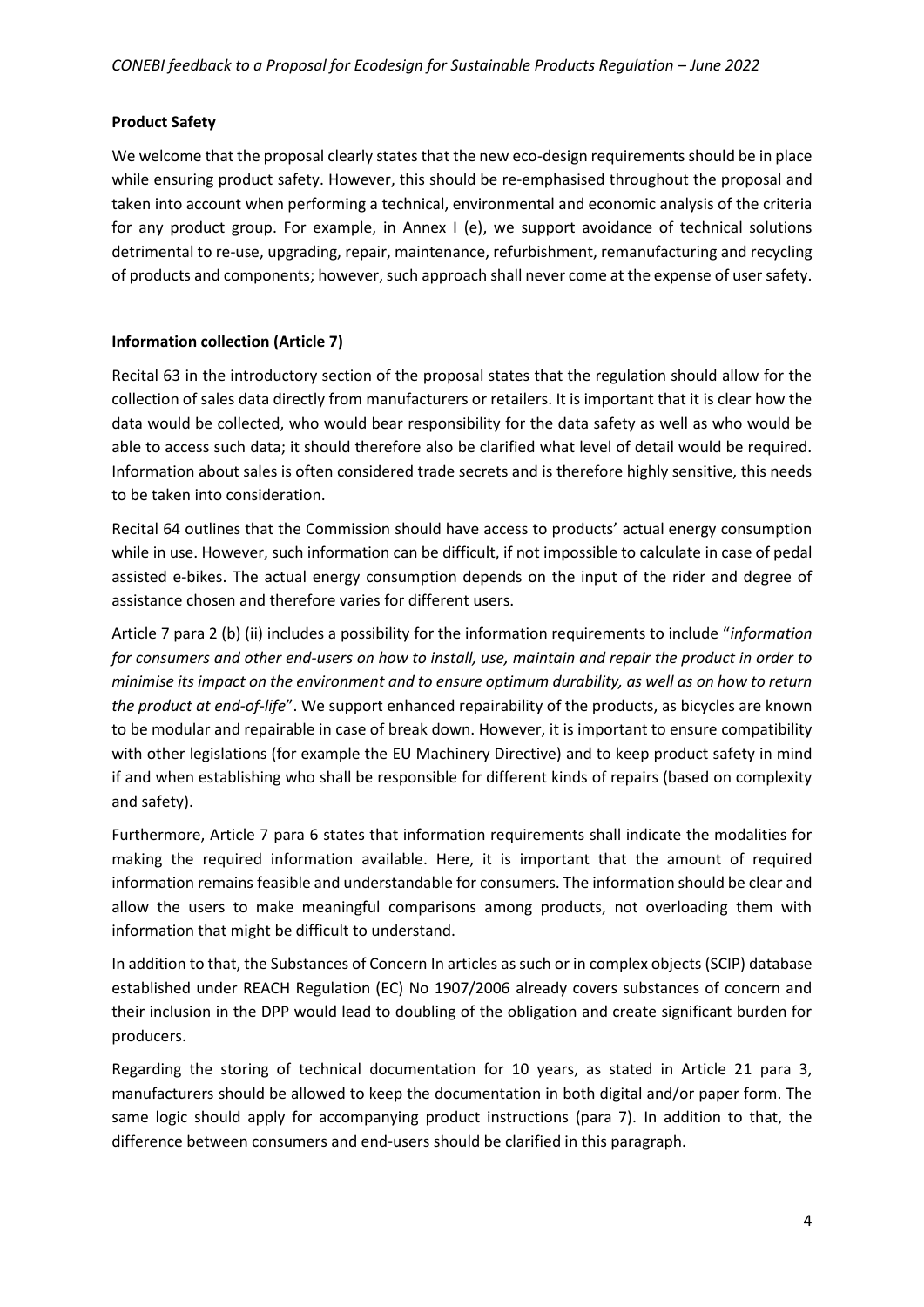#### **Digital product passport (Chapter III, Annex III)**

Digital product passports (DPP) can become an important tool improving access to information for both producers and consumers, providing better traceability of the products and highlighting sustainably developed ones. As a unique identifier of all products, it could even be eventually used for other purposes; for example, to support the cycle theft systems that could benefit from the identification mechanisms and allow for simpler tracing of stolen products. We hope that the requirements for the digital product passport will follow the framework used throughout the Ecodesign proposal, allowing for modifications for different products and product groups to best fit their characteristics.

However, the implementation of this new system shall take into account the protection of intellectual property rights and confidentiality of certain business information. For example, in Annex III (e), the proposal envisions including technical documentation within the DPP. It shall be noted that technical documentation contains very specific and extensive information about the product (sometimes up to thousands of pages) and is normally only disclosed to control authorities. It is a highly sensitive document and should thus not be covered by the information access obligation.

The need-to-know basis of access to information shall therefore be clarified and delegated acts linked to the requirements within the DPP should also include provisions on to whom the different information points shall be accessible. Efficient measures should be put in place to prevent misuse of access to confidential information (e.g., setting up shell recycling companies to access detailed data about competitors' products).

The level of detail that will be included within the DPP has to be established to contain relevant technical data, but avoid placing undue burdens on producers, especially on SMEs. For products with complex supply chains and many individual parts (such as bicycles), it might be very difficult to satisfactorily cover the whole supply chain. Similarly, if every product has a unique DPP, what happens when it is modified – for example, a tire or a battery is exchanged?

Furthermore, Article 7 para 5 foresees the tracking of all substances of concern in the DPP. This begs the question where the link of the DPP is to already established European databases such as SCIP and European Product Registry for Energy Labelling (EPREL). How does the EU legislator ensure that a disproportionate burden for all economic actors along the information chain is avoided? Similarly, it shall be noted that the lists of the substances of very high concern change continuously – how would this be addressed, would the producer be responsible for updating the information about the product after such changes take place?

Overall, the relevant information provided must be understandable and easily accessible to be beneficial for consumers – allowing them to truly compare the products and make more informed choices. The basis for this is outlined in the introductory section recital (23) stating that "to improve product sustainability, information requirements should relate to a selected parameter relevant to the product aspect, such as the product's environmental footprint or its durability"; meaning that not all product parametres need to be necessarily covered by information requirements.

In Article 13, the proposal refers to 'release for free circulation'. We believe it would provide more legal certainty if the wording was changed to refer to the customs clearance instead, meaning that products are free to be placed on the market with the customs clearance.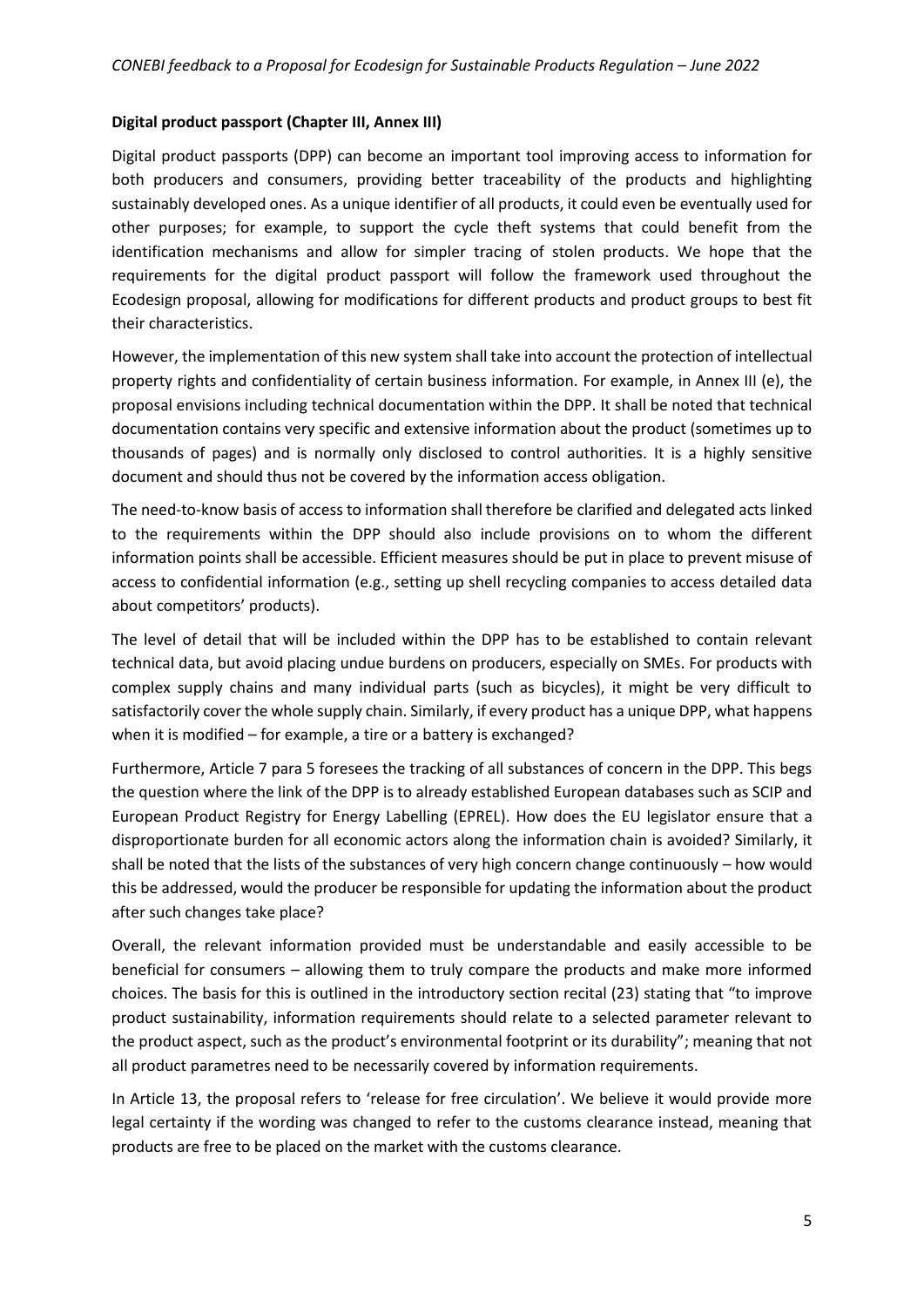Finally, it shall be ensured that there should always only be one DPP per product, even if multiple legislations require one. The requirements shall be streamlined and cross-referenced across the relevant legislations.

### **EU Declaration of conformity (Article 37, Annex V)**

There are deviations between the requirements for the EU Declaration of conformity as outlined in the proposal and the CE Declaration of Conformity (as defined in the EU Machinery Directive). This suggests that eventually, two declarations would need to be issued for each product; leading to doubling of work and unnecessary burden on companies.

We therefore propose changing the wording in Annex V to "… declaration shall contain **at least** the following elements:... " or alternatively elaborating on the Annex V "(10) additional information" and explicitly stating that the EU Declaration of Conformity can be combined with more content from other EU directives and regulations.

### **Obligations of economic operators (Chapter VII)**

In Article 21 para 9 it shall be clarified that 10 days refer to 10 working days.

### **Internal production control (Annex IV)**

The Ecodesign framework is a CE marking legislation and therefore has clearly defined conformity assessment procedures. We welcome that the proposal establishes the internal production control as the conformity assessment procedure in Annex IV. This is a well-established procedure in practice. CONEBI supports self-assessment based on harmonised standards.

# **Enforceability and level playing field**

It is crucial that enforceability of the requirements and compliance both for different EU and non-EU countries are ensured, in order to guarantee a level playing field for all producers. We therefore also support the safeguards foreseen in Article 3 on Free Movement to ensure equal access to the entire Internal Market. That being said, it remains unclear how the ambitious Ecodesign rules laid out in the proposal could be enforced for products imported from third countries. For example, what would be the procedure for implementing such measures as creating a unique facility identifier (Article 2, para 33) outside of the EU?

#### **Component-specific acts within the existing Ecodesign Directive**

Under the current Ecodesign Directive component-specific acts as well as product-specific acts exist. To our understanding, the new proposal wants to recognise these already existing acts under the new framework to ensure legal continuity. While this is generally encouraged, this may have negative spillover effects for products that come newly into the scope but have not been looked at during the original drafting of those component-specific acts. The EU legislators need to ensure that the existing product- and component specific acts are recognised but also that there is no risk of ex post facto law